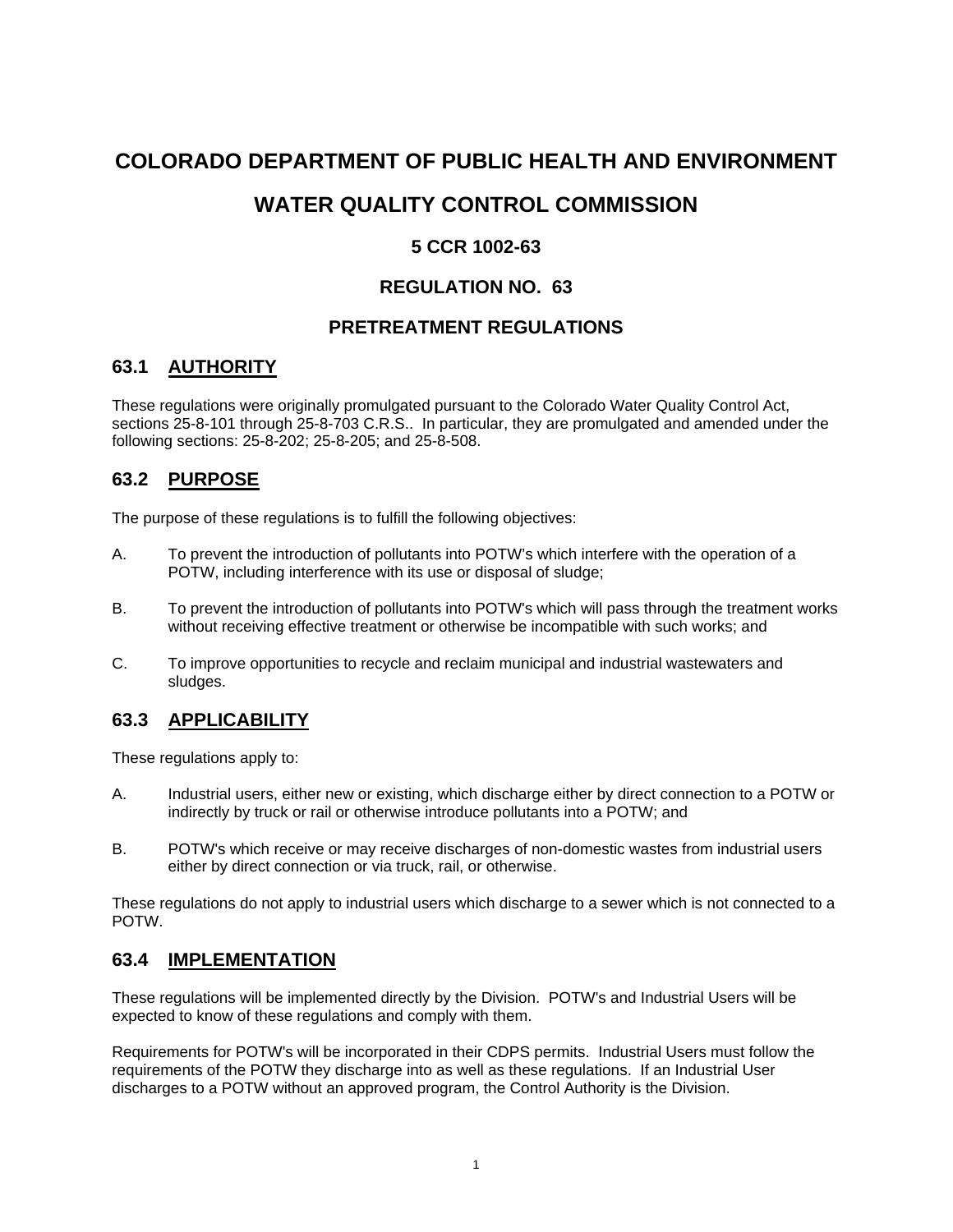## **63.5 STANDARDS INCORPORATED BY REFERENCE**

Throughout these regulations, pretreatment standards and requirements promulgated by the United States Environmental Protection Agency found in Parts 405 through 471, Chapter I, subchapter N, Title 40, of the Code of Federal Regulations have been adopted and incorporated by reference. These are from the Code of Federal Regulations dated November 14, 2005. These incorporations do not include later amendments to, or editions of the incorporated material.

Future amendments to this regulation will be necessary to keep the regulation in conformance with Federal regulations. Such amendments will need to be adopted by the Commission.

All materials incorporated by reference may be examined at any state publication depository library. Requests for public inspection of materials incorporated by reference in this regulation should be made to Staff Assistant, Colorado Department of Public Health and Environment, Water Quality Control Division, 4300 Cherry Creek Drive South, Denver, Colorado, 80246-1530

#### **63.6 ENFORCEMENT**

Violations of these regulations will result in action being taken as provided for in Part 6 of the Water Quality Control Act.

#### **63.7 DEFINITIONS**

The following definitions are applicable to these regulations:

- A. "Act" means the Colorado Water Quality Control Act as from time to time amended, section 25-8-101 C.R.S., 1973, et seq.
- B. "Approval Authority" means the Director of the Water Quality Control Division at such time that Colorado has an approved State pretreatment program, and until such time, the EPA Region 8 Administrator.
- C. "Approved POTW Program" or "Program" or "POTW Pretreatment Program" means a program administered by a POTW that has been approved by the Director in accordance with 40 CFR 403.11, or a program previously approved by EPA as described in the approved program document.
- D. "Approved Program Document" means the approved pretreatment program. The approved program document describes in detail the steps necessary for adequate implementation of the POTW's industrial pretreatment program including, but not limited to the level of effort appropriate for monitoring, permitting and enforcement.
- E. "Best Management Practices" or "BMPs" means schedules of activities, prohibitions of practices, maintenance procedures and other management practices to implement the prohibitions listed in 40 CFR 403.5(a)(1) and (b). BMPs also include treatment requirements, operating procedures, and practices to control plant site runoff, spillage or leaks, sludge or waste disposal, or drainage from raw materials storage.
- F. "Commission" means the Water Quality Control Commission created by section 25-8-201, C.R.S., 1973, as amended.
- G. "Composite sample" means multiple samples collected at equally spaced intervals or proportioned according to flow.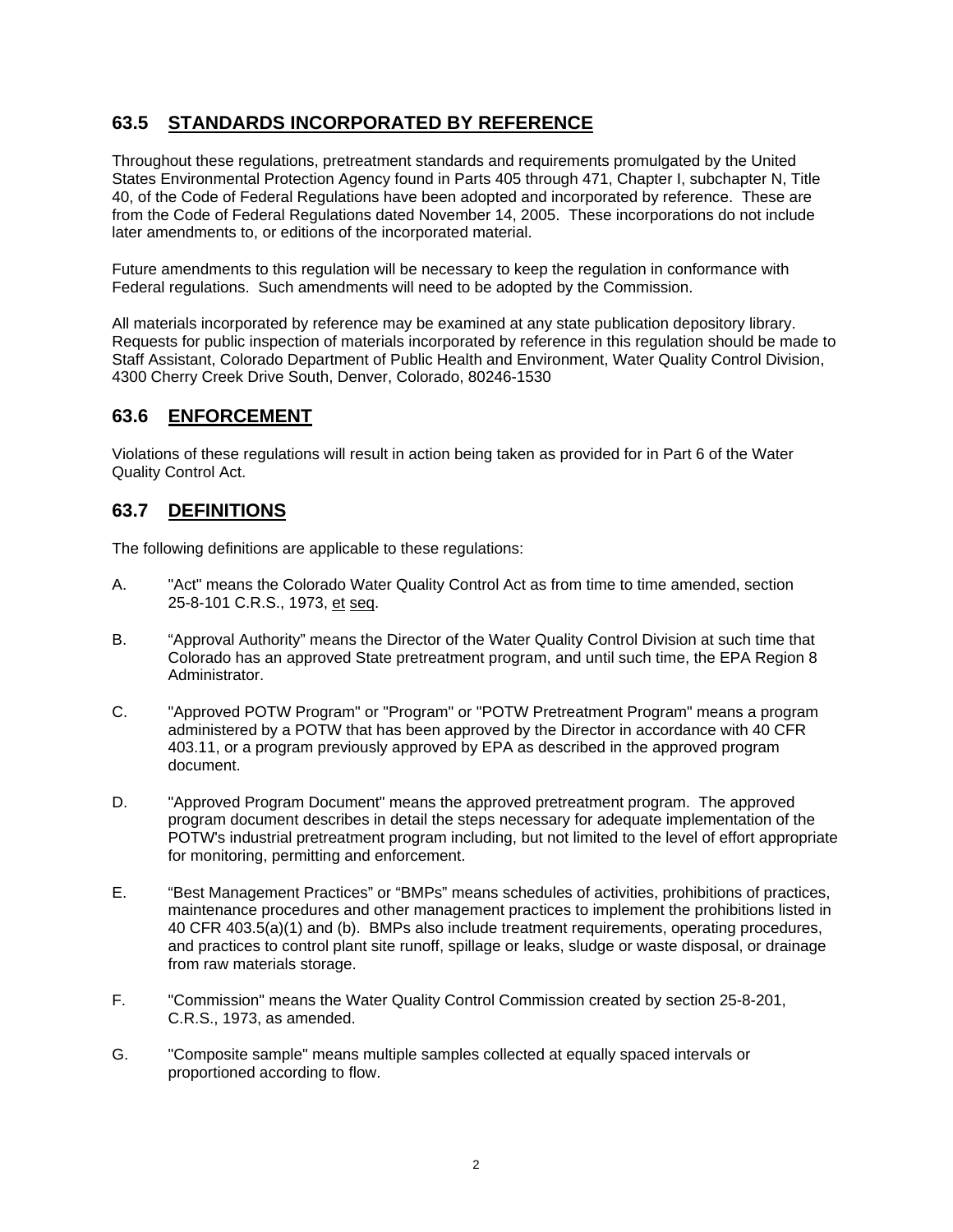- H. "Control Authority" means the Director of the Water Quality Control Division or in the case of a POTW with an approved POTW Pretreatment Program, the POTW.
- I. "Daily Maximum" means a limitation not to be exceeded by either a composite sample or the arithmetic average of grab samples taken within a 24 hour period.
- J. "Director" means the Director of the Water Quality Control Division or his/her authorized representative.
- K. "Discharge" or "Indirect Discharge" means the introduction of pollutants into a POTW from any non-domestic source regulated under section 307(b), (c) or (d) of the Clean Water Act.
- L. "Domestic Wastewater" includes:
	- (1) wastewater from normal residential activities including, but not limited to, wastewater from kitchen, bath and laundry facilities,
	- or
	- (2) wastewater from the personal sanitary conveniences (toilets, showers, bathtubs, fountains, non-commercial sinks, and similar structures) of commercial, industrial or institutional buildings, provided that the wastewater exhibits characteristics which are similar to those of wastewater from normal residential activities. Specifically *excluded* from this definition is wastewater from commercial, industrial, or institutional laundries or food preparation facilities.
- M. "Enforcement Division Director" means one of the directors of the Enforcement Division within the Regional VIII offices of the EPA or this persons delegated representative.
- N. "EPA" means the federal Environmental Protection Agency.
- O. "Clean Water Act" or "CWA" means the Federal Water Pollution Control Act, as amended (33 U.S.C. Section 1251 et seq.)
- P. "Grab Sample" means a single "dip and take" sample collected over a period of time not exceeding 15 minutes, so as to be representative of the parameter being monitored.
- Q. "Industrial User" or "User" means a source of indirect discharge which contains non-domestic wastewater.
- R. "Industrial User Permit" means a permit issued pursuant to paragraph 63.12(A) of this regulation.
- S. "Interference" means a discharge which alone or in conjunction with a discharge or discharges from other sources, both:
	- (1) Inhibits or disrupts the POTW, its treatment process or operations, or its sludge processes, use or disposal; and
	- (2) Therefore is a cause of a violation of any requirement of the POTW's permit (including an increase in the magnitude or duration of a violation) or of the prevention of sewage sludge use or disposal in compliance with the following statutory provisions and regulations or permits issued thereunder (or more stringent state or local regulations): Section 405 of the Federal Clean Water Act, the Solid Waste Disposal Act (SWDA) which includes Title II known as the Resource Conservation and Recovery Act, the Division's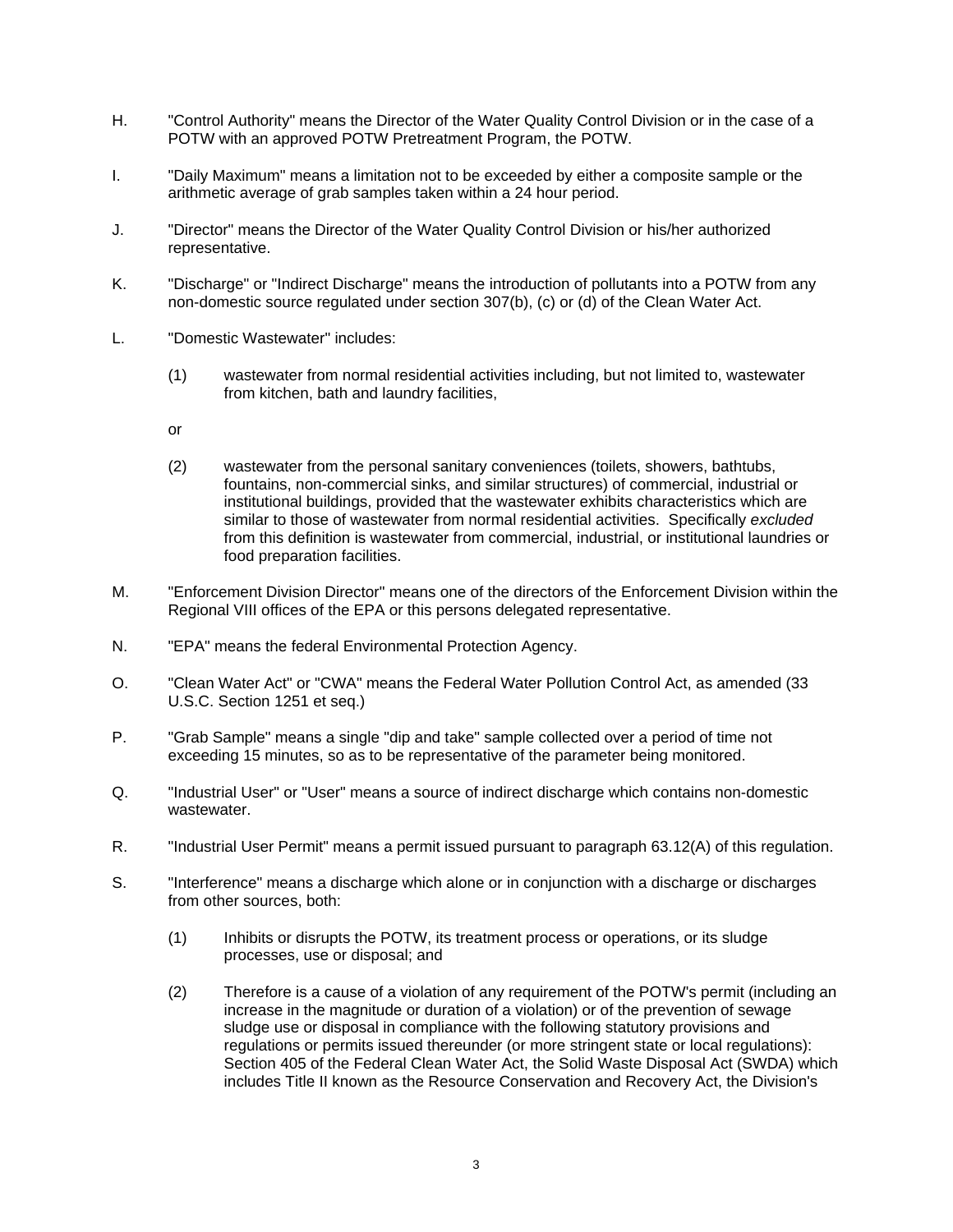Domestic Sewage Sludge Regulations, the Federal Clean Air Act, or the Toxic Substance Control Act.

- T. "Monthly Average" means a monthly average determined by the arithmetic mean of all samples collected during a calendar month unless otherwise defined in the regulations except that split samples shall be averaged as a single value. Samples may not be used for more than one reporting period.
- U. "National Pretreatment Standard," "Pretreatment Standard," or "Standard" means any regulation containing pollutant discharge limits promulgated by the Environmental Protection Agency in accordance with section 307 (b) and (c) of the Clean Water Act, including prohibitive discharge limits established pursuant to 40 CFR 403.5 and which applies to Industrial Users.
- V. "New Source" means any building, structure, facility or installation from which there is or may be a discharge of pollutants, the construction of which commenced after the publication of proposed Pretreatment Standards under Section 307(c) of the Clean Water Act which will be applicable to such source if such standards are thereafter promulgated in accordance with that section, provided that:
	- (1) The building, structure, facility or installation is constructed at a site at which no other wastewater source is located; or
	- (2) The building, structure, facility or installation totally replaces the process or production equipment that causes the discharge of pollutants at an existing source; or
	- (3) The production of wastewater generating processes of the building, structure, facility or installation are substantially independent of an existing wastewater source at the same site. In determining whether these are substantially independent, factors such as the extent to which the new facility is integrated with the existing plant, and the extent to which the new facility is engaged in the same general type of activity as the existing source should be considered.

Construction on a site at which an existing source is located results in a modification rather than a new source if the construction does not create a new building, structure, facility, or installation meeting the criteria of paragraphs (2) and (3) above but otherwise alters, replaces, or adds to existing process or production equipment. Construction of a new source as defined under this paragraph has commenced if the owner or operator has:

- (a) Begun or caused to begin as part of a continuous onsite construction program;
	- (i) Any placement, assembly, or installation of facilities or equipment; or
	- (ii) Significant site preparation work including clearing, excavation, or removal of existing buildings, structures, or facilities which is necessary for the placement, assembly, or installation of new source facilities or equipment; or
- (b) Entered into a binding contractual obligation for the purchase of facilities or equipment which are intended to be used in its operation within a reasonable time. Options to purchase or contracts which can be terminated or modified without substantial loss, and contracts for feasibility, engineering, and design studies do not constitute a contractual obligation under this paragraph.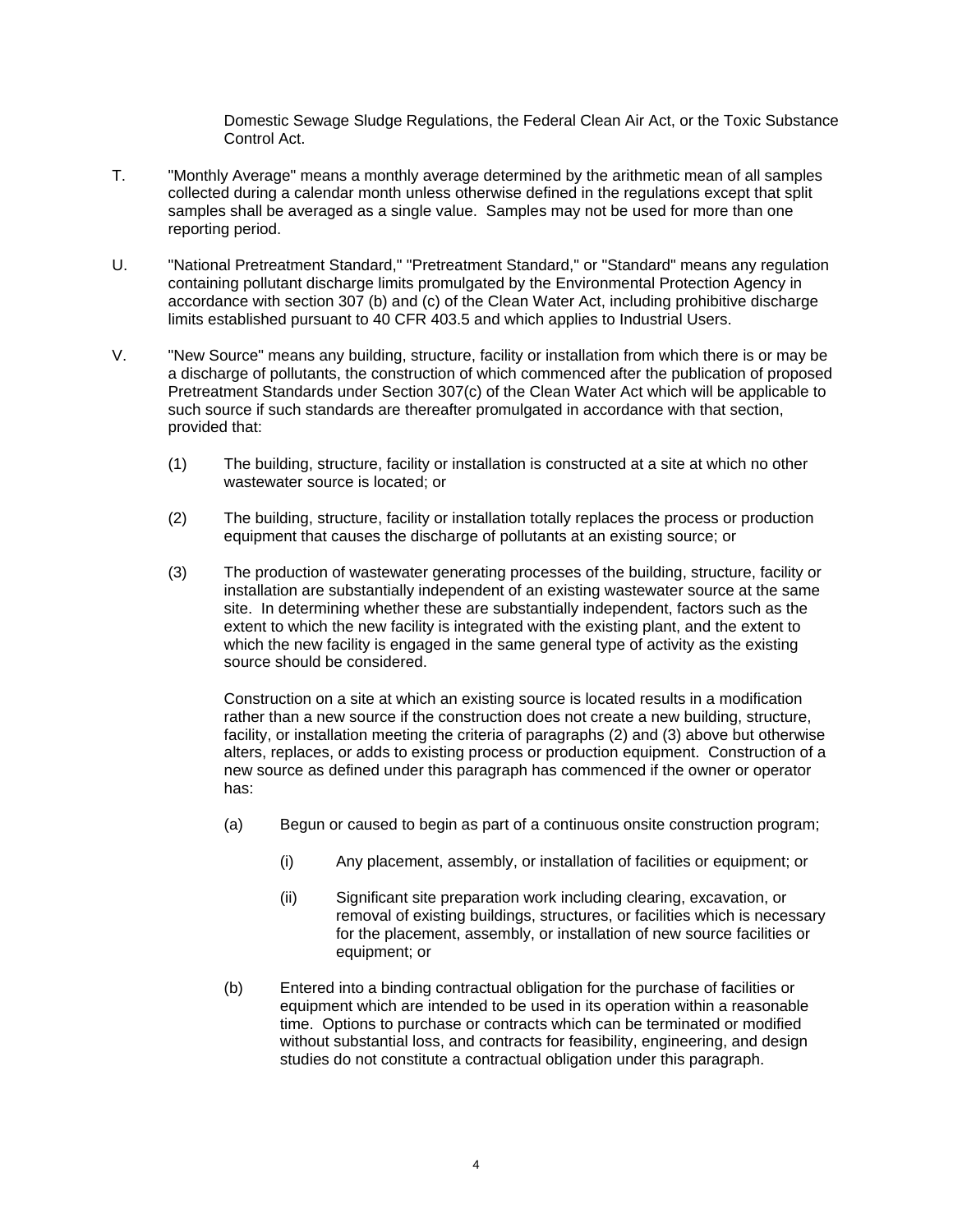- W. "Non-domestic wastewater" means wastewater which does not meet the definition of domestic wastewater above.
- X. "Notice of Discharge Requirements" means the control mechanism issued by the Director that contains terms and conditions that must be met in order to achieve compliance with applicable pretreatment standards and requirements.
- Y. "Permit" means a CDPS permit issued pursuant to state and federal law.
- Z. "Pass-through" means an indirect discharge that exits the POTW into waters of the state in quantities or concentrations that, alone or in conjunction with an indirect discharge or indirect discharges from other sources, is a cause of a violation of any requirement of the POTW's permit (including an increase in the magnitude or duration of a violation).
- AA. "Publicly Owned Treatment Works" or "POTW" means a publicly owned domestic wastewater treatment facility. This includes any publicly owned devices and systems used in the storage, treatment, recycling or reclamation of municipal sewage or treatment of industrial wastes of a liquid nature. It also includes sewers, pipes and other conveyances if they are publicly owned or if they convey wastewater to a POTW treatment plant. The term also means the municipality as defined in Section 502(4) of the Clean Water Act, which has jurisdiction over the indirect discharges to and the discharge from such a treatment works.
- BB. "POTW Treatment Plant" means that portion of the POTW which is designed to provide treatment (including recycling and reclamation) of municipal sewage and industrial waste.
- CC. "Pretreatment" means the reduction of the amount of pollutants, the elimination of pollutants, or the alteration of the nature of pollutant properties in wastewater prior to or in lieu of discharging or otherwise introducing such pollutants into a POTW.
- DD. "Pretreatment Requirements" means any substantive or procedural requirement related to pretreatment other than a National Pretreatment Standard, imposed on an Industrial User.
- EE. "Regional Administrator" means the EPA Region 8 Administrator.
- FF. Except as provided in paragraph 3 and 4 of this section, "Significant Industrial User" means:
	- (1) All Industrial Users subject to categorical pretreatment standards found in Table I at section 63.12, and
	- (2) Any other Industrial User that: discharges an average of 25,000 gallons per day or more of process wastewater to the POTW (excluding sanitary, noncontact cooling and boiler blowdown wastewater); contributes a process wastestream which makes up 5 percent or more of the average dry weather hydraulic or organic capacity of the POTW treatment plant; or is designated as such by the control authority, as defined in  $63.7(Q)$ , on the basis that the Industrial User has a reasonable potential for adversely affecting the POTW'S operation or for violating any pretreatment standard or requirement.
	- (3) The Control Authority may determine that an Industrial User subject to categorical Pretreatment Standards under 40 CFR 403.6 and 40 CFR chapter I, subchapter N is a Non-Significant Categorical Industrial User rather than a Significant Industrial User on a finding that the Industrial User never discharges more than 100 gallons per day (gpd) of total categorical wastewater (excluding sanitary, non-contact cooling and boiler blowdown wastewater, unless specifically included in the Pretreatment Standard) and the following conditions are met: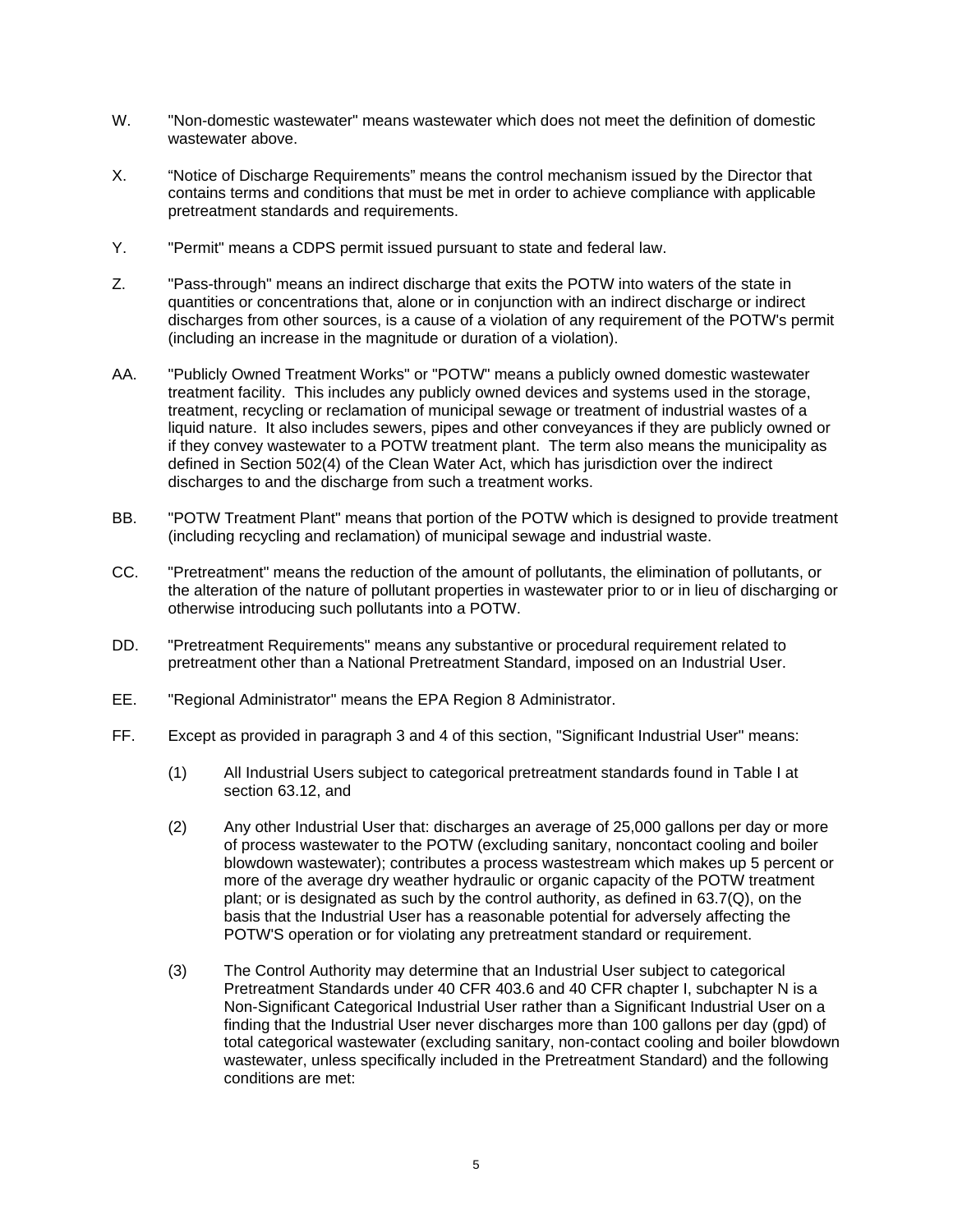- (a) the Industrial User, prior to Control Authority's finding, has consistently complied with all applicable categorical Pretreatment Standards and Requirements;
- (b) the Industrial User annually submits the certification statement required in 40 CFR 403.12(q) together with any additional information necessary to support the certification statement; and
- (c) the Industrial User never discharges any untreated concentrated wastewater.
- (4) Upon a finding that an Industrial User meeting the criteria in subsection (2) of this section has no reasonable potential for adversely affecting the POTW's operation or for violating any pretreatment standard or requirement, the control authority may at any time, on its own initiative or in response to a petition received from an Industrial User or POTW determine, that such Industrial User is not a significant Industrial User.
- GG. "Submission" means:
	- (1) A request by a POTW for approval of a Pretreatment Program to the Director;
	- (2) A request by a POTW to the Director for authority to revise the discharge limits in a categorical Pretreatment Standard to reflect POTW pollutant removals.

#### **63.8 LOCAL LAW**

Nothing in this regulation is intended to affect any pretreatment requirements, including any standards or prohibitions, established by local law as long as those requirements are not less stringent than any set forth by the state or federal regulations.

#### **63.9 POTW PRETREATMENT PROGRAM REQUIREMENTS**

This section incorporates 40 CFR 403.8 by reference. This is from the Code of Federal Regulations dated November 14, 2005, and does not include later amendments to, or editions of the incorporated material.

#### **63.10 POTW MONITORING AND REPORTING REQUIREMENTS**

This section incorporates 40 CFR 403.8 by reference. This is from the Code of Federal Regulations dated November 14, 2005, and does not include later amendments to, or editions of the incorporated material.

#### A. Provisions Governing Fraud and False Statement

This section incorporates 40 CFR 403.12(n) by reference. This is from the Code of Federal Regulations dated November 14, 2005, and does not include later amendments to, or editions of the incorporated material.

#### **63.11 NATIONAL PRETREATMENT STANDARDS: PROHIBITED DISCHARGES**

This section incorporates 40 CFR 403.8 by reference. This is from the Code of Federal Regulations dated November 14, 2005, and does not include later amendments to, or editions of the incorporated material.

#### A. Division Enforcement Actions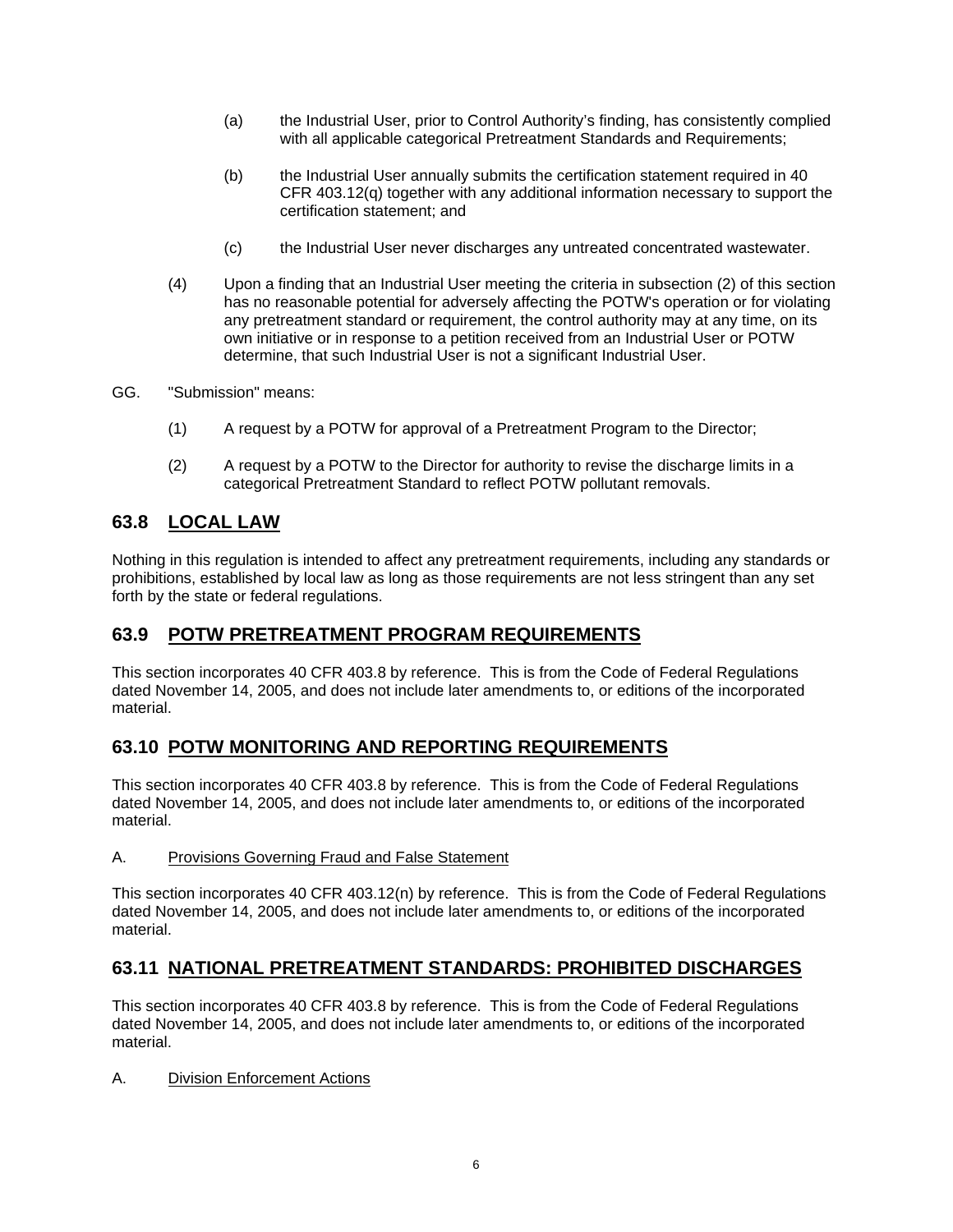#### (1) POTWs and Industrial Users of Approved Programs

If, within 30 days after notice by the Director of a violation of Regulation 63, 40 CFR 403, applicable Pretreatment Standards and Requirements, or the POTW's CDPS permit to a POTW and to persons or groups who have requested such notice, the POTW fails to commence appropriate enforcement action to correct the violation, the Director may take appropriate enforcement action against the POTW, the User or Users who caused the violation, or both.

The Director may seek judicial relief and may exercise administrative penalty authority when the POTW has sought a monetary penalty which the Director determines to be insufficient.

(2) POTWs and Industrial Users of Non-Approved Programs

When the Director finds that an industrial user has violated, or continues to violate, any provision of Regulation 63, 40 CFR 403, applicable Pretreatment Standards and Requirements, or the Industrial User's Authorization to Discharge, the Director may take appropriate enforcement action against the User to correct the violation.

POTWs without an approved pretreatment program are required by their CDPS permit to prevent pass through or interference at their POTW. Failure to prevent pass through or interference may cause the Director to initiate an enforcement action against the POTW and/or industrial user or users causing or contributing to the violation(s).

#### **63.12 NATIONAL CATEGORICAL PRETREATMENT STANDARDS: GENERAL REQUIREMENTS**

Categorical standards specifying quantities or concentrations of pollutants or pollutant properties which may be discharged to a POTW by existing or new Industrial Users in specific industrial subcategories have been established by EPA and are hereby incorporated by reference in this regulation, in accordance with the provisions of section 63.5. The specific limits for each subcategory must be met by all significant industrial users that fall within the industrial categories set forth in Table I of these regulations. Unless otherwise specified Categorical Pretreatment Standards shall be in addition to all applicable pretreatment standards and requirements set forth in this regulation. Failure to meet the limitations established is a violation of this regulation and will result in the necessary enforcement action.

| Table 1 – Effluent Guidelines and Standards |                                                       |  |  |  |
|---------------------------------------------|-------------------------------------------------------|--|--|--|
| 40 CFR 405                                  | Dairy Products Processing                             |  |  |  |
| 40 CFR 406                                  | Grain Mills Point                                     |  |  |  |
| 40 CFR 407                                  | Canned and Preserved Fruits and Vegetables Processing |  |  |  |
| 40 CFR 408                                  | Canned and Preserved Seafood Processing               |  |  |  |
| 40 CFR 409                                  | Sugar Processing                                      |  |  |  |
| 40 CFR 410                                  | <b>Textile Mills</b>                                  |  |  |  |
| 40 CFR 411                                  | <b>Cement Manufacturing</b>                           |  |  |  |
| 40 CFR 412                                  | Concentrated Animal Feeding Operations (CAFO)         |  |  |  |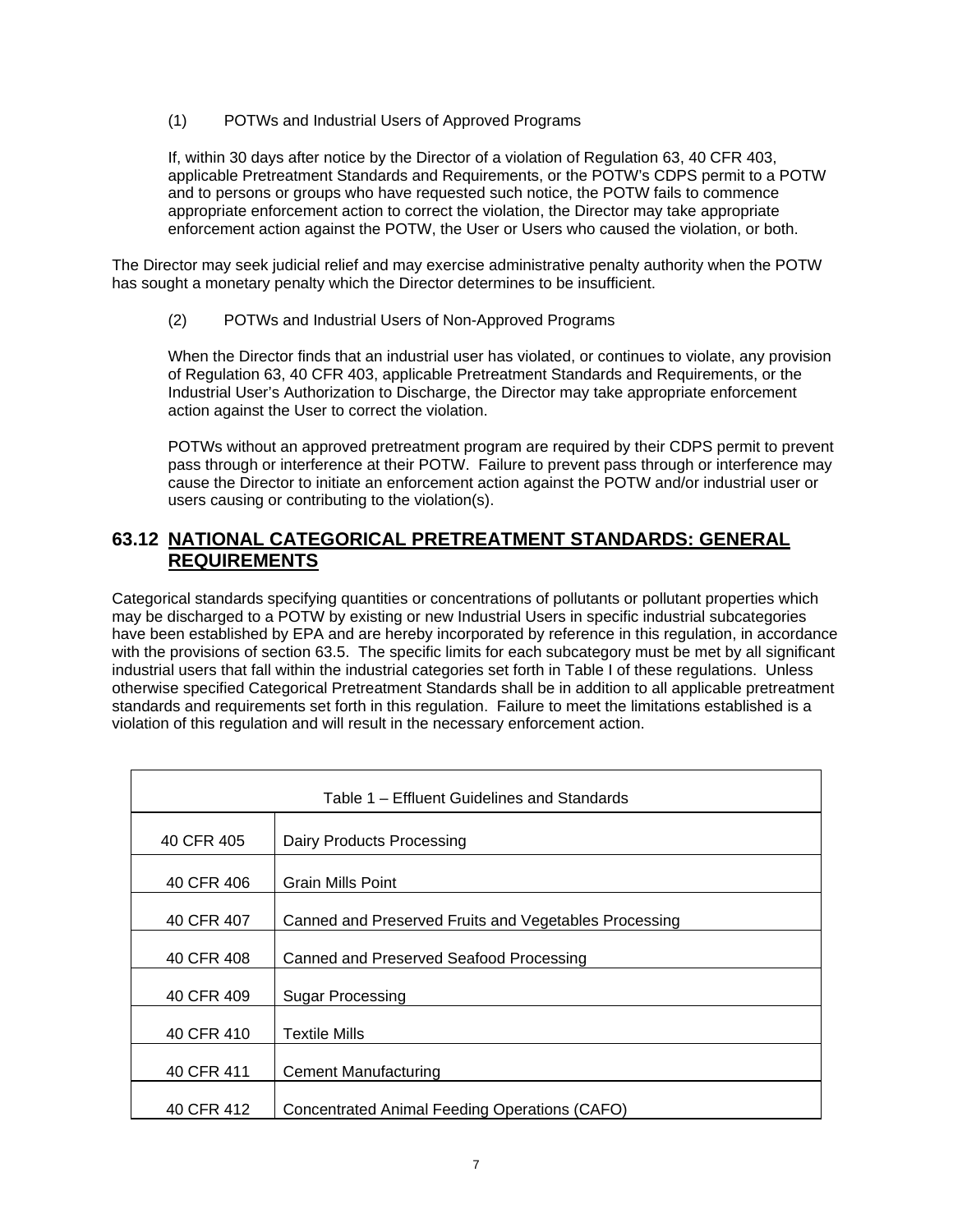| 40 CFR 413 | Electroplating                                    |
|------------|---------------------------------------------------|
| 40 CFR 414 | Organic Chemicals, Plastics, and Synthetic Fibers |
| 40 CFR 415 | Inorganic Chemicals Manufacturing                 |
| 40 CFR 417 | Soap and Detergent Manufacturing                  |
| 40 CFR 418 | Fertilizer Manufacturing                          |
| 40 CFR 419 | Petroleum Refining                                |
| 40 CFR 420 | Iron and Steel Manufacturing                      |
| 40 CFR 421 | Nonferrous Metals Manufacturing                   |
| 40 CFR 422 | Phosphate Manufacturing                           |
| 40 CFR 423 | <b>Steam Electric Power Generating</b>            |
| 40 CFR 424 | <b>Ferroalloy Manufacturing</b>                   |
| 40 CFR 425 | Leather Tanning and Finishing                     |
| 40 CFR 426 | <b>Glass Manufacturing</b>                        |
| 40 CFR 427 | <b>Asbestos Manufacturing</b>                     |
| 40 CFR 428 | <b>Rubber Manufacturing</b>                       |
| 40 CFR 429 | <b>Timber Products Processing</b>                 |
| 40 CFR 430 | The Pulp, Paper, and Paperboard                   |
| 40 CFR 432 | <b>Meat Products</b>                              |
| 40 CFR 433 | <b>Metal Finishing</b>                            |
| 40 CFR 434 | <b>Coal Mining</b>                                |
| 40 CFR 435 | Oil and Gas Extraction                            |
| 40 CFR 436 | Mineral Mining and Processing                     |
| 40 CFR 437 | <b>Centralized Waste Treatment</b>                |
| 40 CFR 439 | <b>Pharmaceutical Manufacturing</b>               |
| 40 CFR 440 | Ore Mining and Dressing                           |
| 40 CFR 442 | <b>Transportation Equipment Cleaning</b>          |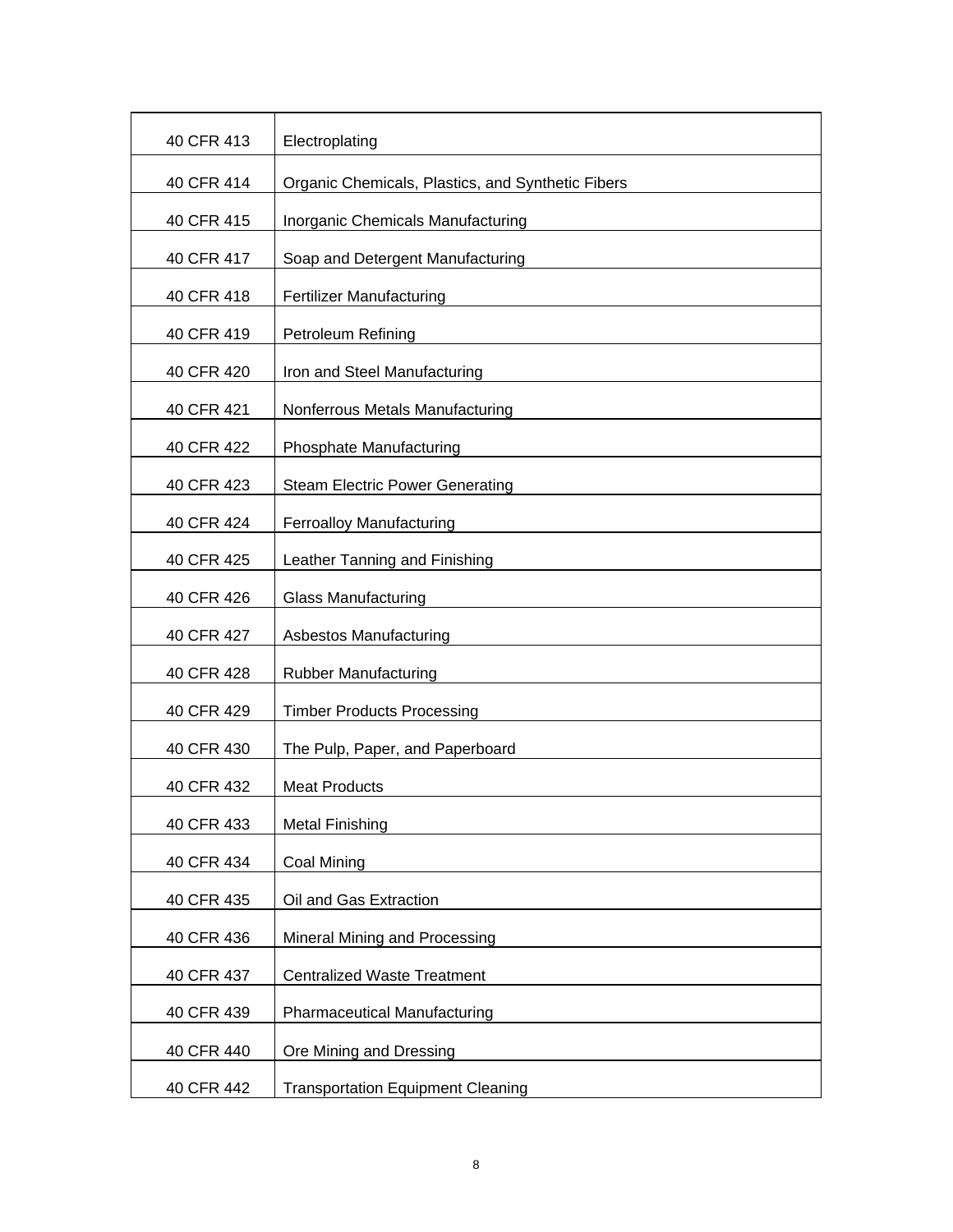| 40 CFR 443 | Paving and Roofing Materials (Tars and Asphalt) |
|------------|-------------------------------------------------|
| 40 CFR 444 | <b>Waste Combustors</b>                         |
| 40 CFR 445 | Landfills                                       |
| 40 CFR 446 | <b>Paint Formulating</b>                        |
| 40 CFR 447 | Ink Formulating                                 |
| 40 CFR 454 | Gum and Wood Chemicals Manufacturing            |
| 40 CFR 455 | <b>Pesticide Chemicals</b>                      |
| 40 CFR 457 | <b>Explosives Manufacturing</b>                 |
| 40 CFR 458 | Carbon Black Manufacturing                      |
| 40 CFR 459 | Photographic                                    |
| 40 CFR 460 | Hospital                                        |
| 40 CFR 461 | <b>Battery Manufacturing</b>                    |
| 40 CFR 463 | Plastics Molding and Forming                    |
| 40 CFR 464 | Metal Molding and Casting                       |
| 40 CFR 465 | <b>Coil Coating</b>                             |
| 40 CFR 466 | Porcelain Enameling                             |
| 40 CFR 467 | Aluminum Forming                                |
| 40 CFR 468 | <b>Copper Forming</b>                           |
| 40 CFR 469 | <b>Electrical and Electronic Components</b>     |
| 40 CFR 471 | Nonferrous Metals Forming and Metal Powders     |

This section incorporates 40 CFR 403.8 by reference. This is from the Code of Federal Regulations dated November 14, 2005, and does not include later amendments to, or editions of the incorporated material.

A. Significant Industrial Users in Non-Approved Programs - Procedure for Implementation of Pretreatment Standards and Requirements

Pretreatment Standards and Requirements shall be implemented for those Significant Industrial Users as defined at 63.7(FF)(2) for which the Director is the Control Authority.

(1) Industrial Users which are identified by the Director to meet those criteria at 63.7(FF) and the POTW to which the Industrial User discharges will be notified of the Industrial User's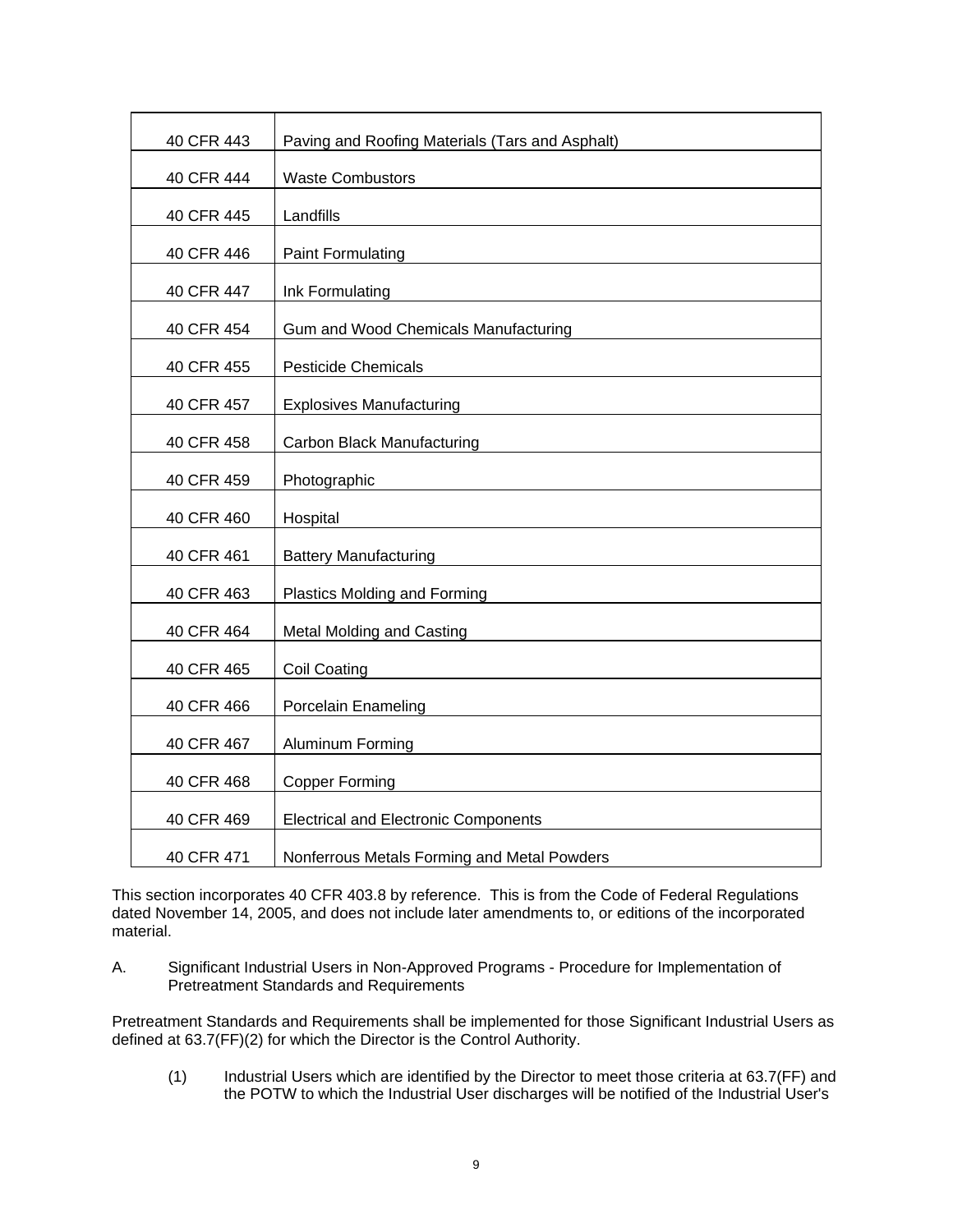status as a significant Industrial User by a letter of notification of applicable discharge requirements.

- (2) Significant Industrial Users and/or the POTWs to which the Industrial User discharges may petition the Director pursuant to 63.7(FF)(4) at any time requesting de-designation. Upon the Director's finding that an Industrial User meeting the criteria of Section 63.7(FF)(2) has no reasonable potential for adversely affecting the POTW's operation or for violating any pretreatment standard or requirement, the Director may de-designate the Industrial User.
- (3) Notice of Discharge Requirements shall contain, at a minimum;
	- (a) A statement of prohibitive discharge standards as defined in 40 CFR 403.5(a)(b).
	- (b) Effluent limits based on applicable general pretreatment standards found at 40 CFR 403.5(a) and in local limits developed pursuant to 40 CFR 403.5(c)(2);
	- (c) Self-monitoring, sampling, reporting, notification and recordkeeping requirements, including an identification of the pollutants to be monitored, sampling location, sampling frequency, and sample type, based on the applicable general pretreatment standards found at 40 CFR 403.12(b) and in local limits developed pursuant to 40 CFR 403.5(c)(2);
	- (d) A statement of non-transferability without, at a minimum, prior notification to the POTW and provision of a copy of the existing control mechanism to the new owner or operator;
	- (e) A statement of applicable civil and criminal penalties for violation of pretreatment standards and requirements, and any applicable compliance schedule; and
	- (f) Other pertinent requirements of the regulations.

#### B. Procedure for Implementation of the Categorical Pretreatment Standards

The following implementation procedure is to be followed for those Industrial Users subject to categorical discharge requirements for which the Director is the Control Authority. Industrial Users discharging to POTW's with approved programs are to follow those procedures established by the POTW.

- (1) Submission of the Baseline Monitoring Report (BMR) as required in 40 CFR 403.12(b) shall be to the Director by the required deadline as specified in 40 CFR 403.12(b);
- (2) Upon receipt of the BMR, the Director shall evaluate it for completeness. If the Director determines it to be incomplete, he will notify the Industrial User in writing of the deficiencies and require that they be corrected as soon as possible;
- (3) Once a BMR is judged to be complete the Director will commence his review. The review will be done to certify that:
	- (a) The Industrial User does belong in the suggested category;
	- (b) The categorical standards determined by the Industrial User are applicable to the process in question;
	- (c) The calculations for the limitations have been done correctly by using the proper data in the proper equation;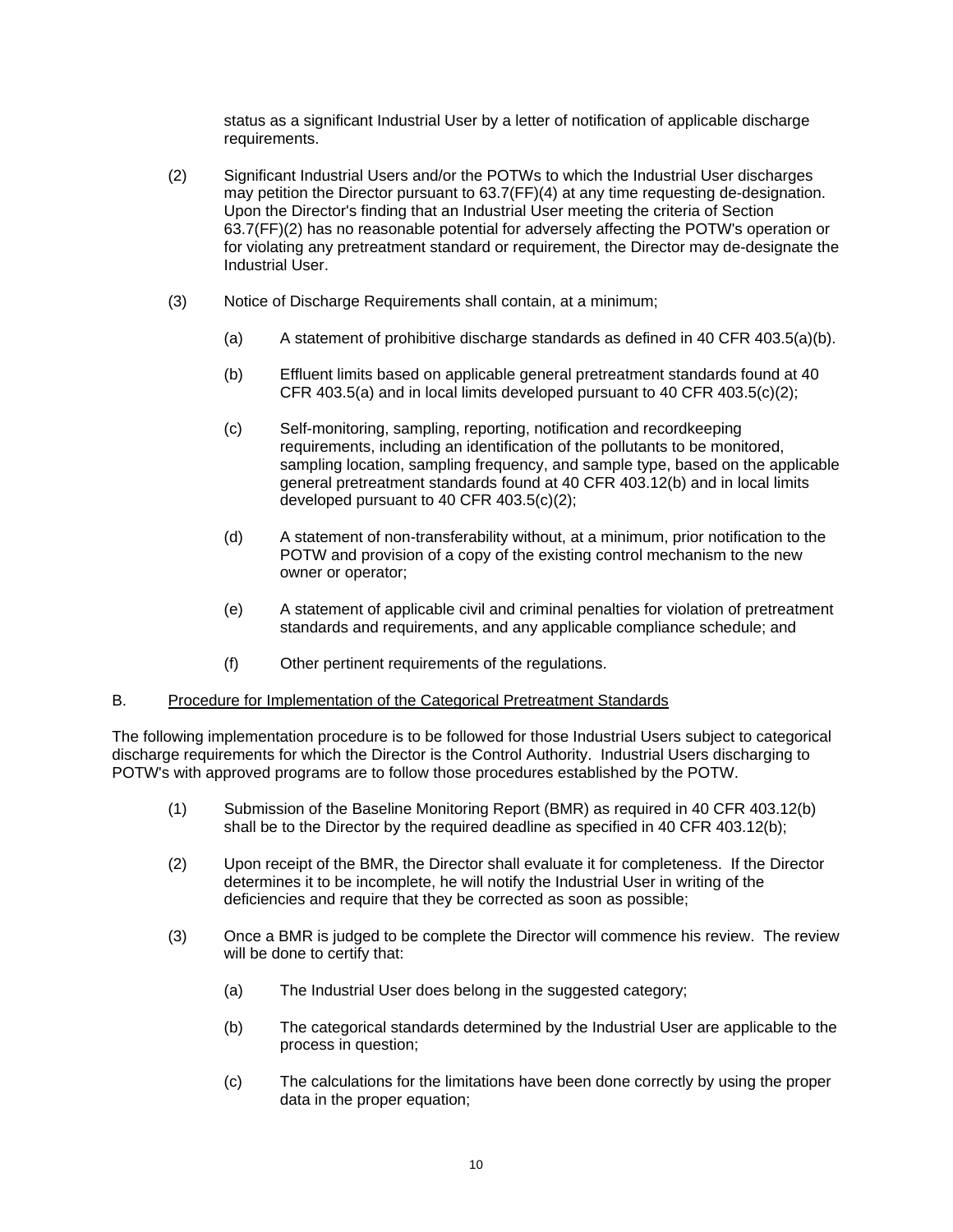- (d) The sampling data that has been submitted by the facility demonstrates that they can (or cannot) meet the categorical standards, and substantiates its claim of compliance (or non-compliance);
- (e) Any compliance schedule proposed for facility modifications to meet categorical standards is reasonable and meets the deadlines as specified by the applicable categorical standard;

The Director may request additional information if needed to support the statements above.

- (4) Once the Director finds that the BMR is complete, he will notify the Industrial User of such via a letter of notification of applicable discharge requirements. This letter will also inform the Industrial User of its obligations under these regulations. These include, but may not be limited to:
	- (a) The parameters to be sampled, sampling frequency, and sample types;
	- (b) The equivalent limitations along with the production and flow rates used to calculate these limits;
	- (c) The reporting requirements for the Industrial User;
	- (d) Any compliance schedules required; and
	- (e) Other pertinent requirements of the regulations.

Failure of the Director to include a requirement of the regulations in the letter does not constitute a waiver of the requirement. The Industrial User will be expected to comply with all applicable portions of the regulations.

#### **63.13 INDUSTRIAL USER MONITORING AND REPORTING REQUIREMENTS**

This section incorporates 40 CFR 403.8 by reference. This is from the Code of Federal Regulations dated November 14, 2005, and does not include later amendments to, or editions of the incorporated material.

- A. Monitoring and Reporting requirements for Significant Industrial Users in non-approved pretreatment programs.
	- (1) Industrial Users which are identified by the Director to meet those criteria at 63.7(FF) and the POTW to which the Industrial User discharges will be notified of the Industrial User's status as a significant Industrial User by the Director's issuance of a Notice of Discharge Requirements.
	- (2) Significant non-categorical Industrial Users and/or the POTW's to which the Industrial User discharges may petition the Director pursuant to 63.7(FF)(4) at any time requesting de-designation. Upon the Director's finding that an Industrial User meeting the criteria of Section 63.7(FF)(2) has no reasonable potential for adversely affecting the POTW's operation or for violating any pretreatment standard or requirement, the Director may de-designate the Industrial User.
	- (3) A Notice of Discharge Requirements shall contain, at a minimum;
		- (a) A statement of prohibitive discharge standards as specified at 40 CFR 403.5(b);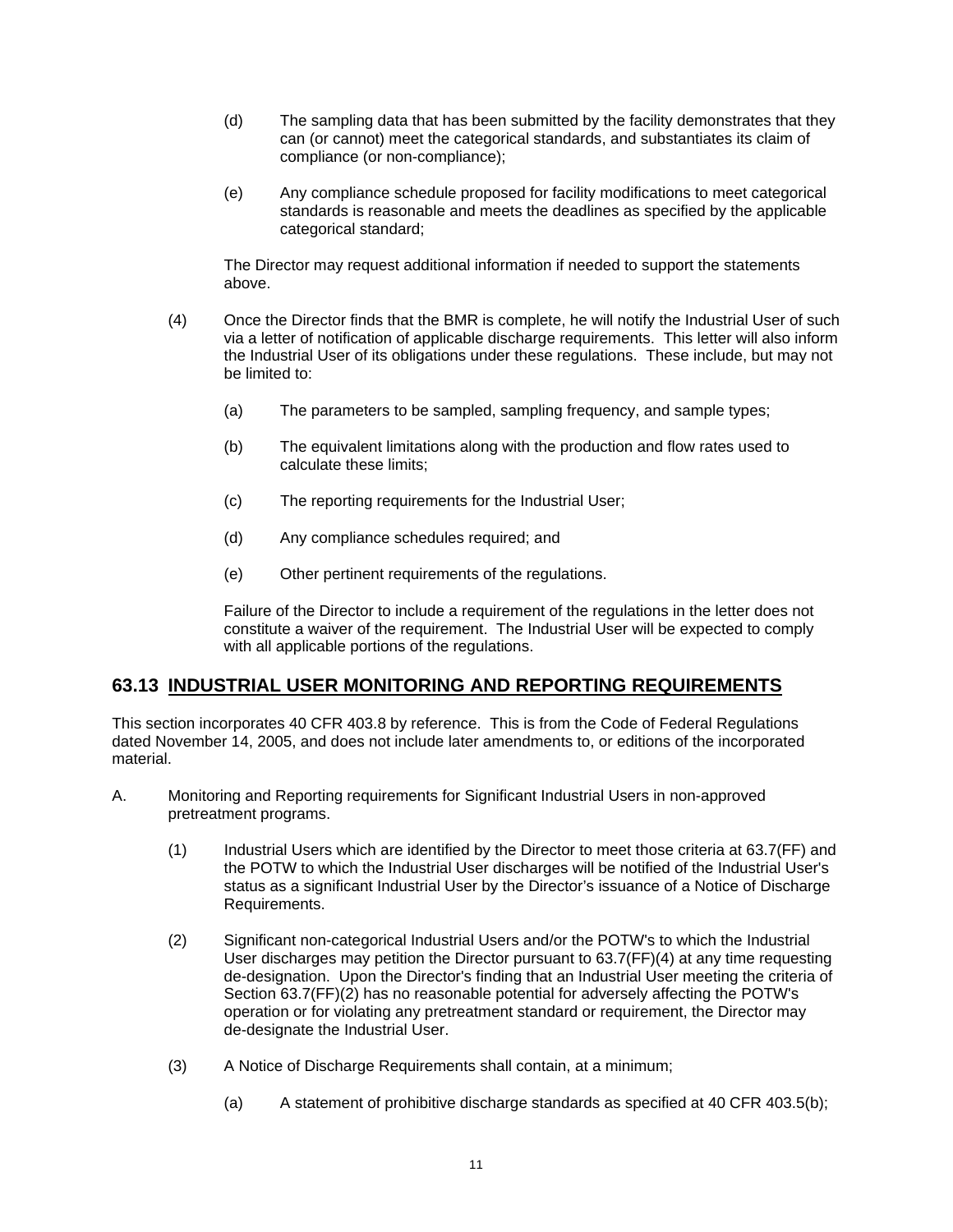- (b) Effluent limits, including Best Management Practices, based on applicable general Pretreatment Standards in 40 CFR 403, categorical Pretreatment Standards, local limits, and any other applicable limits established by the Director;
- (c) Self-monitoring, sampling, reporting, notification and recordkeeping requirements, including an identification of the pollutants to be monitored, sampling location, sampling frequency and sample type. For sampling and reporting frequency, the minimum frequencies are set forth in the Table below;
- (d) A statement of non-transferability without, at a minimum, prior notification to the POTW, and provision of a copy of the existing control mechanism to the new owner or operator;
- (e) A statement of applicable civil and criminal penalties for violation of pretreatment standards and requirements, and any applicable compliance schedule; and

| <b>FLOW OF</b><br><b>REGULATED</b><br>PROCESS (GPD)* | <b>REPORTING PERIOD</b> | <b>REPORT DUE DATE</b> |
|------------------------------------------------------|-------------------------|------------------------|
| $0 - 10,000$                                         | January - June          | July 31                |
|                                                      | July - December         | January 31             |
| Over 10,000                                          | January                 | February 28            |
|                                                      | February                | March 31               |
|                                                      | March                   | April 30               |
|                                                      | April                   | May 31                 |
|                                                      | May                     | June 30                |
|                                                      | June                    | July 31                |
|                                                      | July                    | August 31              |
|                                                      | August                  | September 30           |
|                                                      | September               | October 31             |
|                                                      | October                 | November 30            |
|                                                      | November                | December 31            |
|                                                      | December                | January 31             |

(f) Other requirements as appropriate.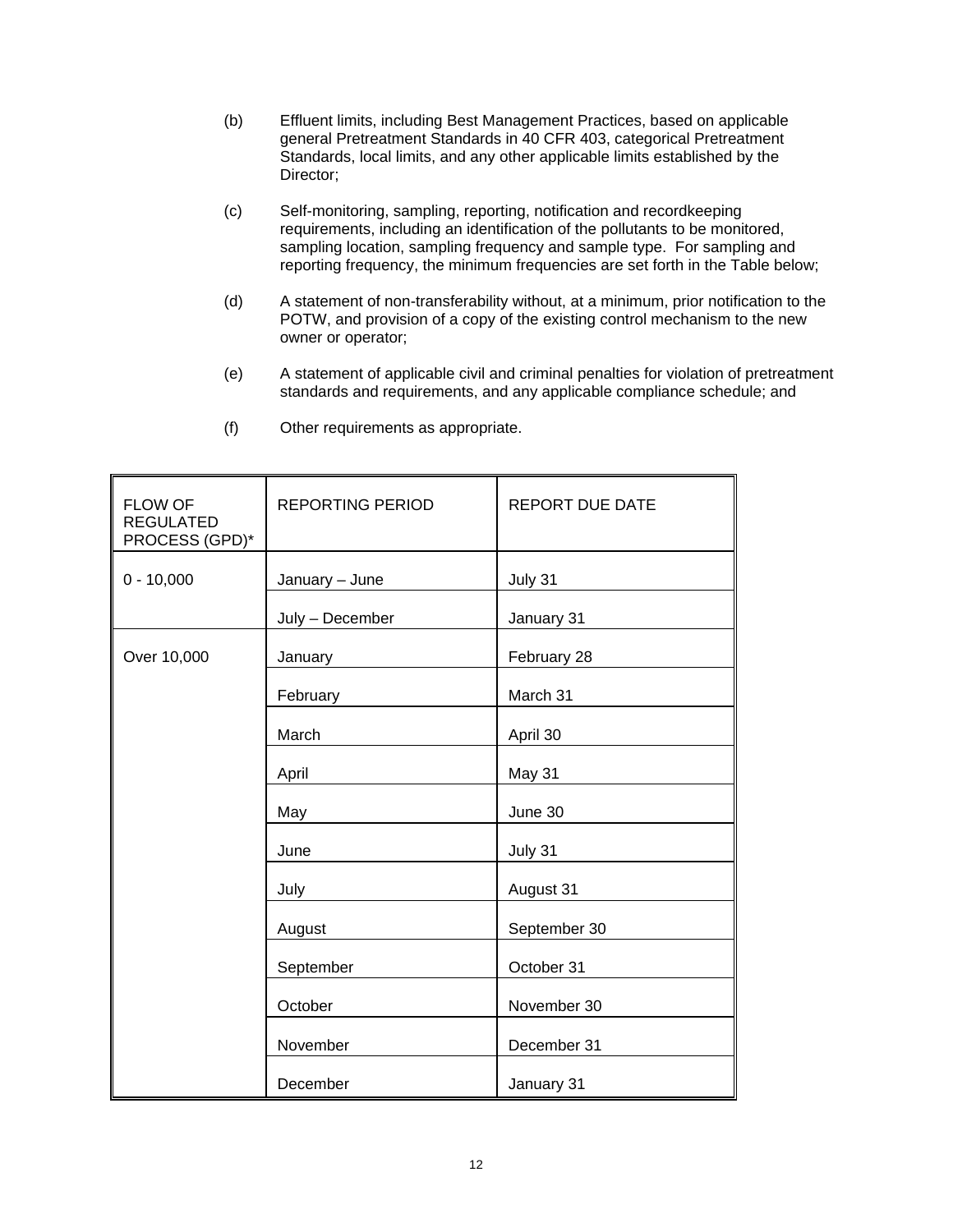Where there are multiple regulated flows, sampling frequency is determined by the sum of all regulated flows.

| <b>FLOW OF REGULATED</b><br>PROCESS (GPD)* | <b>CONVENTIONAL</b><br>POLLUTANTS**,<br><b>INORGANICS (METALS</b><br>INCLUDED), CYANIDE, AND<br><b>PHENOL</b> | <b>ORGANICS (TT0s)</b> |
|--------------------------------------------|---------------------------------------------------------------------------------------------------------------|------------------------|
| $0 - 10,000$                               | 1/quarter                                                                                                     | $2$ /year              |
| over 10,000                                | 12/year                                                                                                       | $2$ /year              |

(g) Sampling Frequencies. The following chart lists the required sampling frequencies:

Where there are multiple regulated flows, sampling frequency is determined by the sum of all regulated flows.

- \*\* This includes pollutants such as BOD<sub>5</sub>, TSS, Oil and Grease, and Metals.
	- (h) TTO. Monitoring for TTO (other than for BMRs and 90 day compliance reports) need only be done when an Industrial User does not certify as allowed in the individual categorical standard, or such certification is not allowed under the industrial category.
	- (i) Batch Discharges. Industrial Users that batch discharge are to sample when they discharge but need not sample more frequently than specified in paragraph (e).
	- (j) The Approval Authority may authorize the Industrial User subject to a categorical Pretreatment Standard to forego sampling of a pollutant regulated by a categorical Pretreatment Standard if the Industrial User has demonstrated through sampling and other technical factors that the pollutant is neither present nor expected to be present in the Discharge, or is present only at background levels from intake water and without any increase in the pollutant due to activities of the Industrial User. This authorization is subject to the following conditions:

The Approval Authority may authorize a waiver where a pollutant is determined to be present solely due to sanitary wastewater discharged from the facility provided that the sanitary wastewater is not regulated by an applicable categorical Standard and otherwise includes no process wastewater.

The monitoring waiver is valid only for the duration of the effective period of the Notice of Discharge Requirements or other equivalent individual control mechanism, but in no case longer than five years. The User must submit a new request for the waiver before the waiver can be granted for each subsequent control mechanism.

In making a demonstration that a pollutant is not present, the Industrial User must provide data from at least one sampling of the facility's process wastewater prior to any treatment present at the facility that is representative of all wastewater from all processes. The request for a monitoring waiver must be signed, and include the certification statement in 40 CFR 403.6(a)(2)(ii). Nondetectable sample results may only be used as a demonstration that a pollutant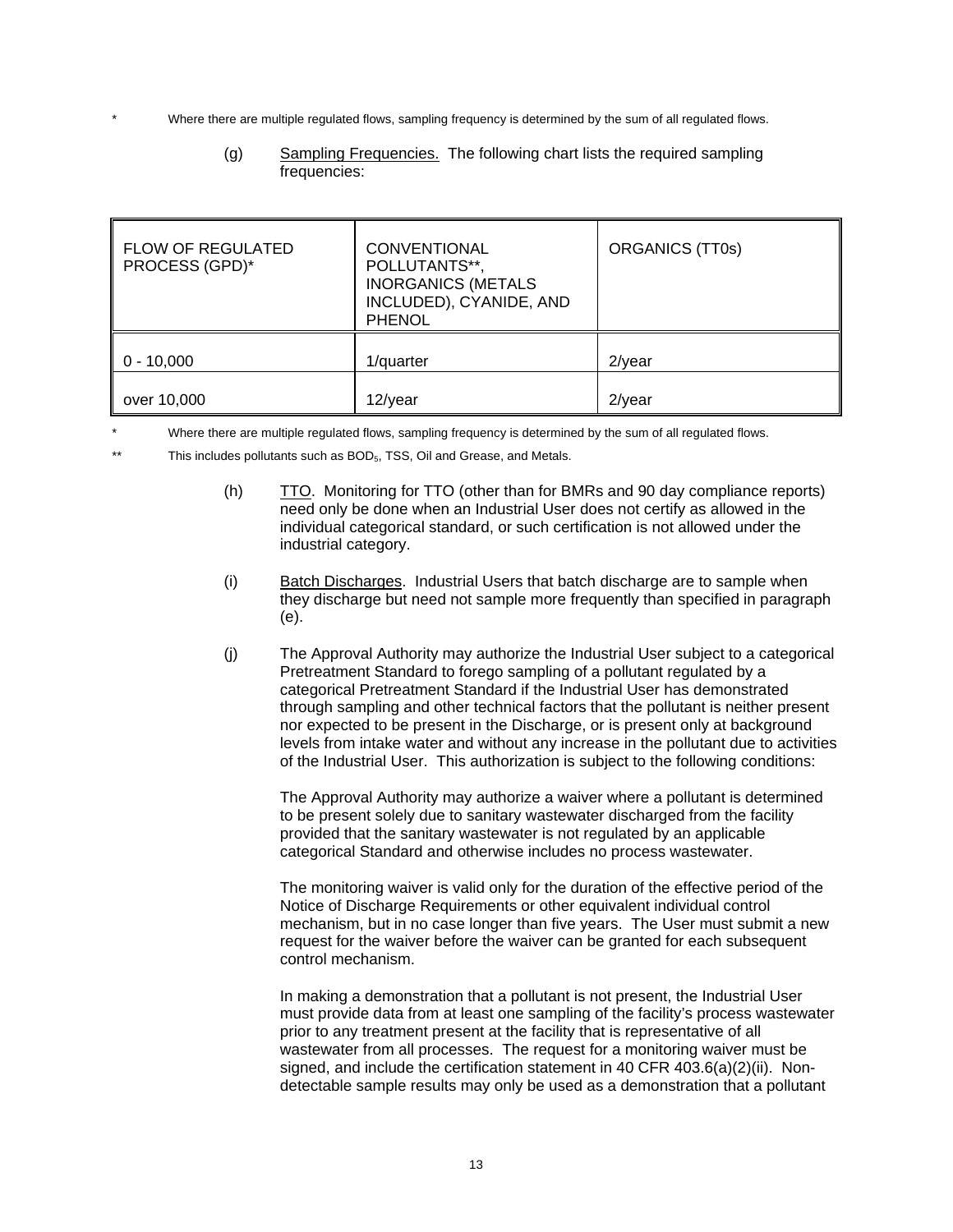is not present if the EPA-approved method from 40 CFR 136 with the lowest minimum detection level for that pollutant was used in the analysis.

Any grant of the monitoring waiver by the Approval Authority must be included as a condition in the User's control mechanism. The reasons supporting the waiver and any information submitted by the User in its request for the waiver must be maintained by the Approval Authority for three years after expiration of the waiver.

Upon approval of the monitoring waiver and revision of the User's control mechanism by the Approval Authority, the Industrial User must certify on each report with the statement below, that there has been no increase in the pollutant in its wastestream due to activities of the Industrial User:

Based on my inquiry of the person or persons directly responsible for managing compliance with the Pretreatment Standard for 40 CFR [specify applicable National Pretreatment Standard part(s)], I certify that, to the best of my knowledge and belief, there has been no increase in the level of [list pollutant(s)] in the wastewaters due to the activities at the facility since filing of the last periodic report.

In the event that a waived pollutant is found to be present or is expected to be immediately: Comply with the monitoring requirements listed above or other more frequent monitoring requirements imposed by the Approval Authority and notify the Approval Authority.

#### **63.14 PRETREATMENT FEES**

- A. Pretreatment fees are to be assessed to both POTW's and to Significant Industrial Users as defined at 63.7(CC). Pretreatment fees shall be paid in accordance with the schedule set forth in 25-8-502(1)(b.5), C.R.S.
- B. POTW's with approved local pretreatment programs may, upon notification to the Director, be afforded the opportunity to pay pretreatment fees that would otherwise be assessed to Industrial Users subject to such local pretreatment programs.
- C. The annual pretreatment fee must be paid within thirty days of receipt of the Director's billing statement. All fees assessed shall be made payable to the Colorado Department of Public Health and Environment, Water Quality Control Division. All fees collected by the Director shall be credited to the Industrial Pretreatment Program account of the Water Quality Control fund as provided in 25-8-502(1)(b.5), C.R.S.

The annual pretreatment fee shall be used to support the expenses of the Industrial Pretreatment Program.

- D. Failure of the Industrial User or the POTW to pay the annual pretreatment fee as required by 25-8-502(b.5) is a violation of these regulations and is subject to enforcement pursuant to Section 63.6 of these regulations and Part 6 of the Act.
- E. The pretreatment fee assessed the Industrial Users shall be prorated in the following instances:
	- (1) Commencement of discharge by the Industrial User to a POTW within the fiscal year;
	- (2) Termination of discharge by the Industrial User to a POTW, unless termination is the result of enforcement action by either the POTW or the state.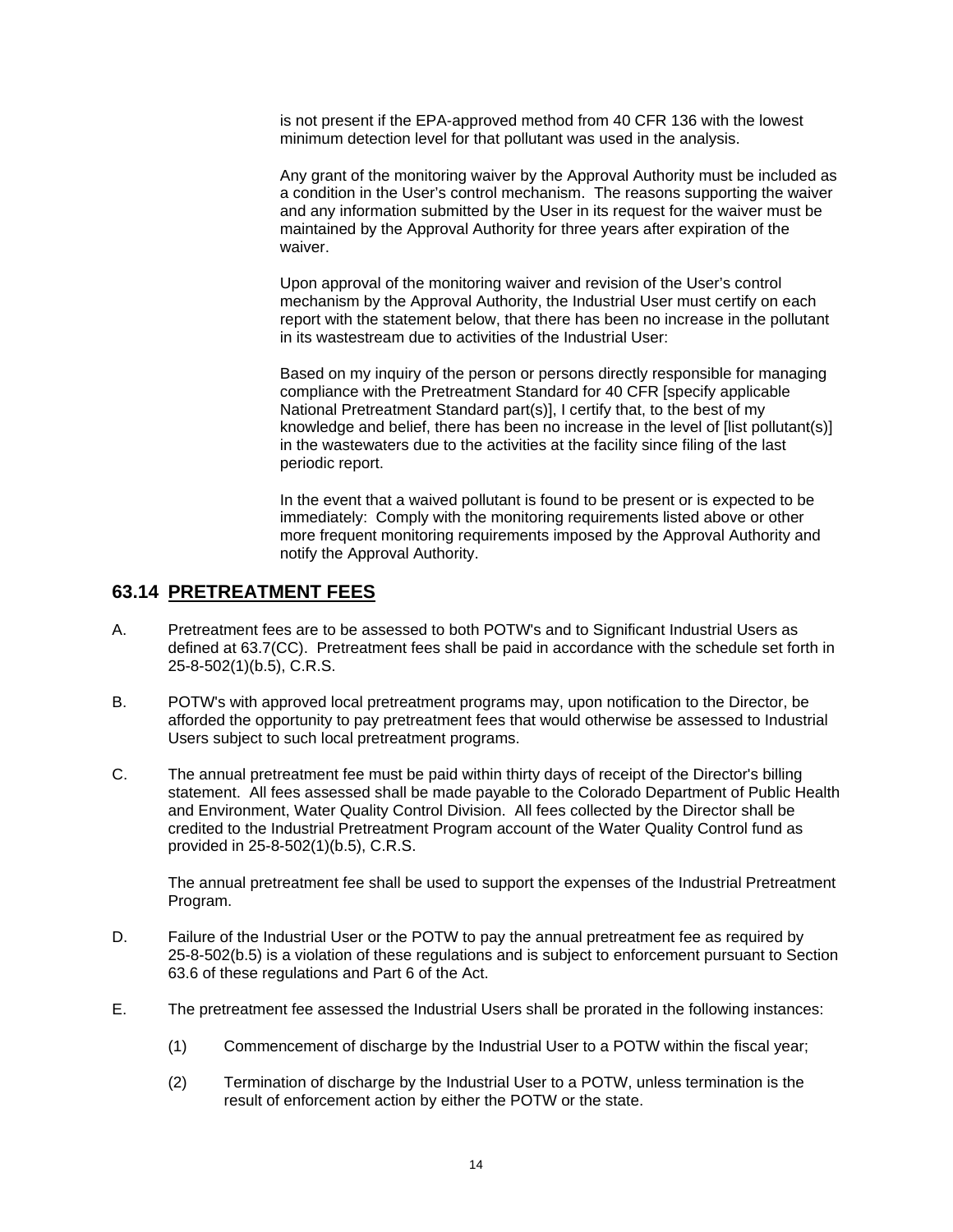The prorated fee shall be based on the period of time discharge is occurring for the fiscal year during which discharge is commenced or terminated.

#### **63.15 SEVERABILITY**

The provisions of these regulations are severable, and if any provisions or the application of the provisions to any circumstances is held invalid, the application of such provisions to other circumstances and the remainder of these regulations shall not be affected thereby.

## **63.16-63.69 RESERVED**